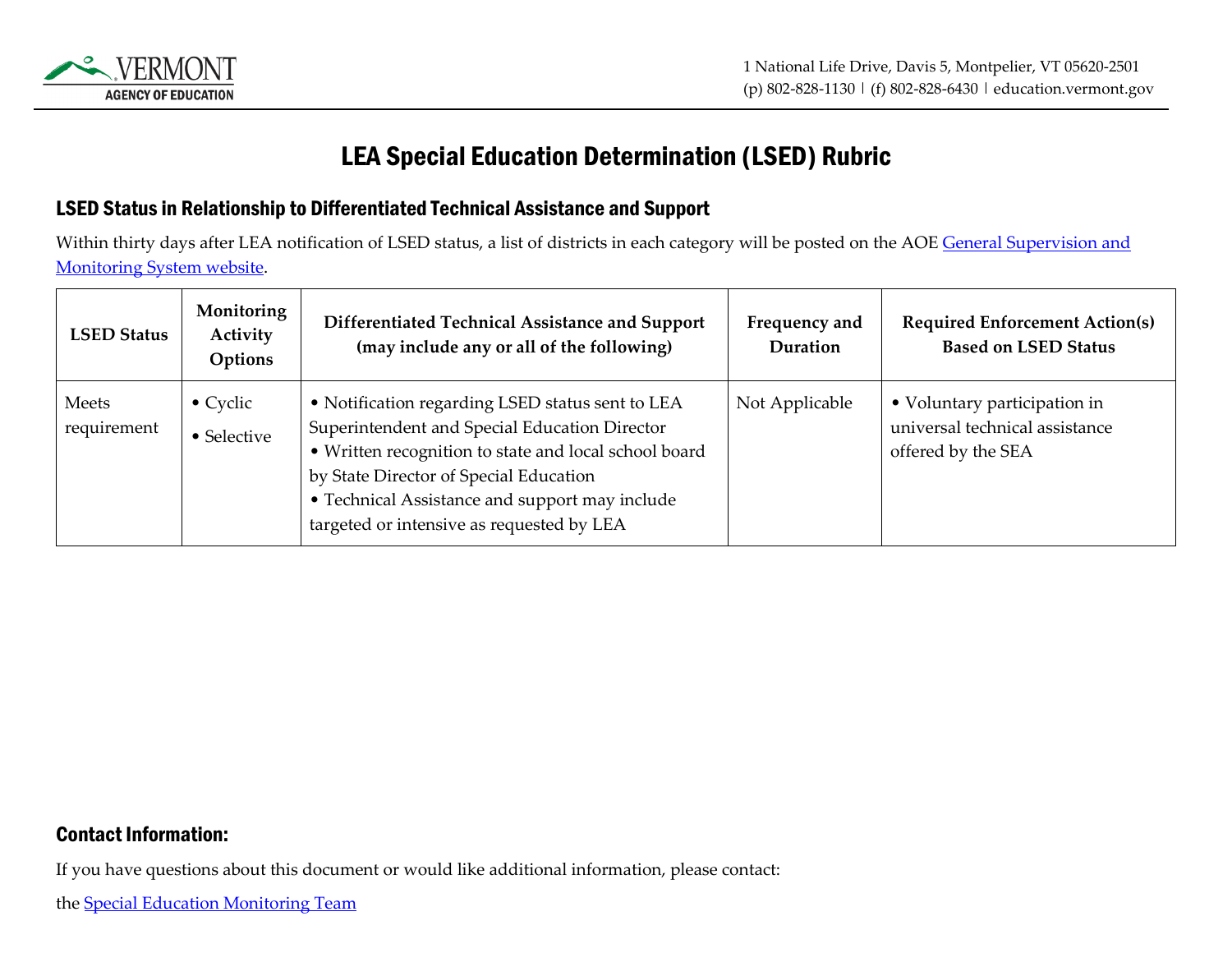| <b>LSED Status</b>  | Monitoring<br>Activity<br>Options             | Differentiated Technical Assistance and Support<br>(may include any or all of the following)                                                                                                                                                                                                                                                                                                                                                                                                                                                                                                                                                                                                                                                                                                                                                                                                                                                                                  | Frequency and<br>Duration                         | <b>Required Enforcement Action(s)</b><br><b>Based on LSED Status</b>                                                                                                                                                                                                                                                                                                                                                                                                    |
|---------------------|-----------------------------------------------|-------------------------------------------------------------------------------------------------------------------------------------------------------------------------------------------------------------------------------------------------------------------------------------------------------------------------------------------------------------------------------------------------------------------------------------------------------------------------------------------------------------------------------------------------------------------------------------------------------------------------------------------------------------------------------------------------------------------------------------------------------------------------------------------------------------------------------------------------------------------------------------------------------------------------------------------------------------------------------|---------------------------------------------------|-------------------------------------------------------------------------------------------------------------------------------------------------------------------------------------------------------------------------------------------------------------------------------------------------------------------------------------------------------------------------------------------------------------------------------------------------------------------------|
| Needs<br>Assistance | • Cyclic<br>$\bullet$ Selective<br>• Targeted | • Notification regarding LSED status sent to LEA<br>Superintendent and Special Education Director<br>• Written notification of noncompliance to state and<br>local school board by State Director of Special<br>Education<br>• Collaborative Improvement Plan - LEA/SEA<br>determine necessary steps and timelines for improved<br>performance. This may include allowing for<br>negotiated timelines to address best practice issues<br>• Findings of noncompliance may be subject to a<br>corrective action plan, imposition of special<br>conditions or withholding of funds until deficiencies<br>are corrected<br>• Technical Assistance and support may include<br>universal, targeted or intensive as determined by<br>either the LEA or SEA<br>• Targeted Monitoring - site visit may be determined<br>by LEA request or the results of SEA identified equity<br>gaps, desk audit findings for program or fiscal<br>monitoring, or special program monitoring status. | $\bullet$ Two (2) or<br>more consecutive<br>years | YEAR 1<br>• Voluntary participation in<br>technical assistance determined by<br>the SEA based on identified needs<br>• Notification of potential<br>consequences for on-going<br>systemic issues<br>YEAR <sub>2</sub><br>One or more of the following:<br>· Mandated participation in<br>technical assistance as determined<br>by the SEA<br>• Designation as a higher-risk<br>grantee by the SEA<br>• Directed use of IDEA funds to the<br>areas identified by the SEA |

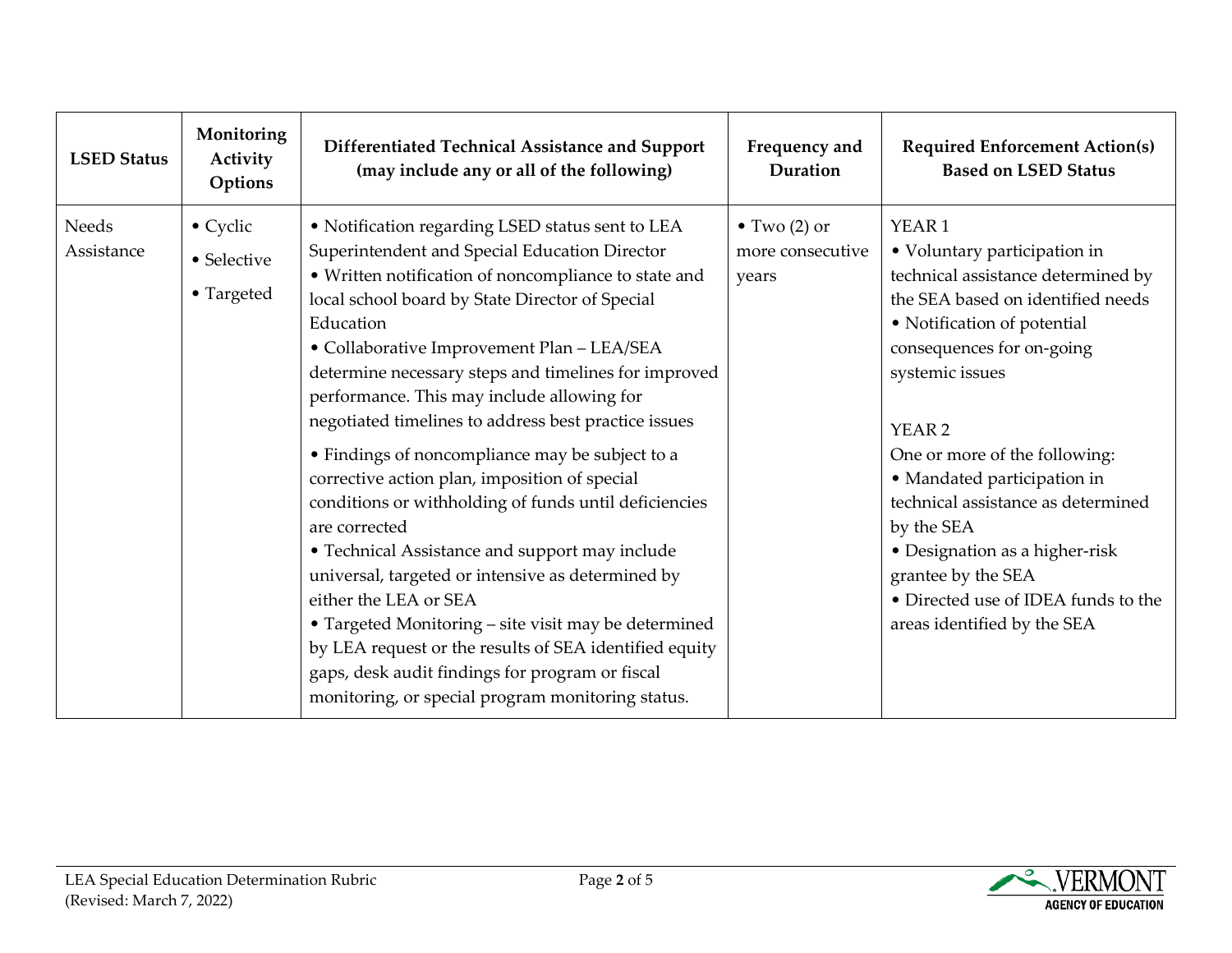| <b>LSED Status</b>           | Monitoring<br>Activity<br>Options             | Differentiated Technical Assistance and Support<br>(may include any or all of the following)                                                                                                                                                                                                                                                                                                                                                                                                                                                                                                                                                                                                                                                             | Frequency and<br>Duration           | <b>Required Enforcement Action(s)</b><br><b>Based on LSED Status</b>                                                                                                                                      |
|------------------------------|-----------------------------------------------|----------------------------------------------------------------------------------------------------------------------------------------------------------------------------------------------------------------------------------------------------------------------------------------------------------------------------------------------------------------------------------------------------------------------------------------------------------------------------------------------------------------------------------------------------------------------------------------------------------------------------------------------------------------------------------------------------------------------------------------------------------|-------------------------------------|-----------------------------------------------------------------------------------------------------------------------------------------------------------------------------------------------------------|
| <b>Needs</b><br>Intervention | $\bullet$ Cyclic<br>• Selective<br>• Targeted | • Notification regarding LSED status sent to LEA<br>Superintendent and Special Education Director<br>• Written notification of noncompliance to state and<br>local school board by State Director of Special<br>Education<br>• Corrective Action Plan – SEA may impose special<br>conditions or withholding of funds until deficiencies<br>are corrected<br>• Technical Assistance and support as needed - SEA<br>is determined to help LEA with implementation of<br>program improvements; may include targeted or<br>intensive support<br>• Targeted Monitoring - priority site visit may be<br>determined by results of SEA identified equity gaps,<br>desk audit findings from program or fiscal<br>monitoring, or special program monitoring status | Three $(3)$<br>consecutive<br>years | One or more of the following:<br>• Any of the actions listed in needs<br>assistance<br>• Required corrective action plan or<br>compliance agreement<br>• Withholding funds up to 50% of<br>the IDEA grant |

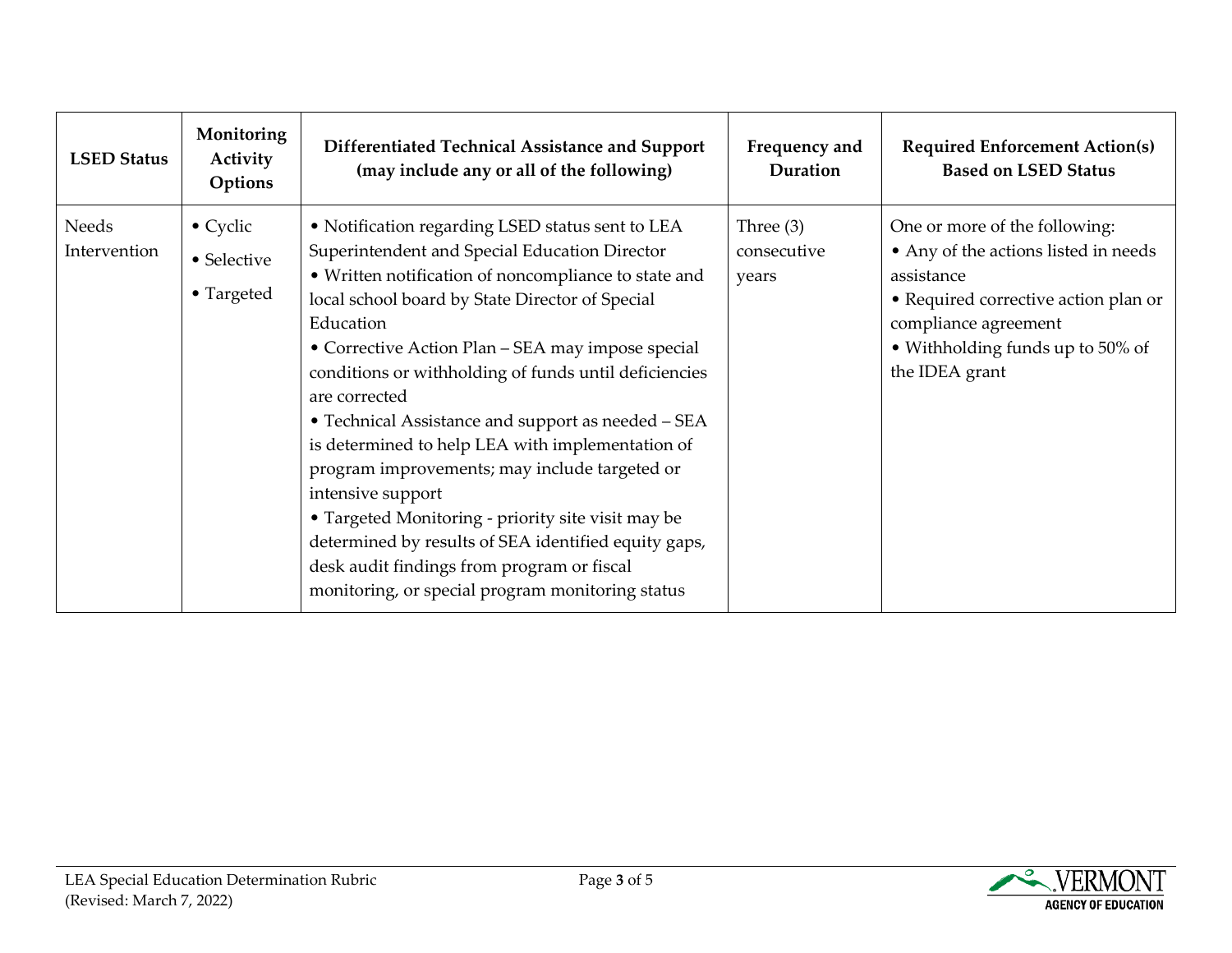| <b>LSED Status</b>                   | Monitoring<br>Activity<br>Options     | Differentiated Technical Assistance and Support<br>(may include any or all of the following)                                                                                                                                                                                                                                                                                                                                                                                                                                                                                                                                                                                                                                                                                                                                                                                                             | Frequency and<br>Duration | <b>Required Enforcement Action(s)</b><br><b>Based on LSED Status</b>                                                                                                   |
|--------------------------------------|---------------------------------------|----------------------------------------------------------------------------------------------------------------------------------------------------------------------------------------------------------------------------------------------------------------------------------------------------------------------------------------------------------------------------------------------------------------------------------------------------------------------------------------------------------------------------------------------------------------------------------------------------------------------------------------------------------------------------------------------------------------------------------------------------------------------------------------------------------------------------------------------------------------------------------------------------------|---------------------------|------------------------------------------------------------------------------------------------------------------------------------------------------------------------|
| Needs<br>Substantial<br>Intervention | • Cyclic<br>• Selective<br>• Targeted | • Notification regarding LSED status sent to<br>LEA Superintendent and Special Education<br>Director<br>• Written notification of improvement/corrective<br>action plan to state and local school board by State<br>Director of Special Education<br>• Required Improvement or Corrective Action Plan -<br>SEA may impose special conditions, withhold funds,<br>or limit LEA ability to apply for discretionary funds,<br>until deficiencies are corrected<br>• LEA Progress monitoring reviewed quarterly<br>by SEA<br>• Technical Assistance and support are determined<br>by the SEA to help LEA with implementation of<br>program improvements; may include targeted or<br>intensive<br>• Targeted monitoring - systemic site visit may be<br>determined by results of SEA identified equity gaps,<br>desk audit findings for program or fiscal monitoring,<br>or special program monitoring status | Immediate<br>enforcement  | One or more of the<br>following:<br>• Recovery of IDEA funds<br>previously disbursed<br>· Withholding IDEA funds<br>• Referral to legal for appropriate<br>enforcement |